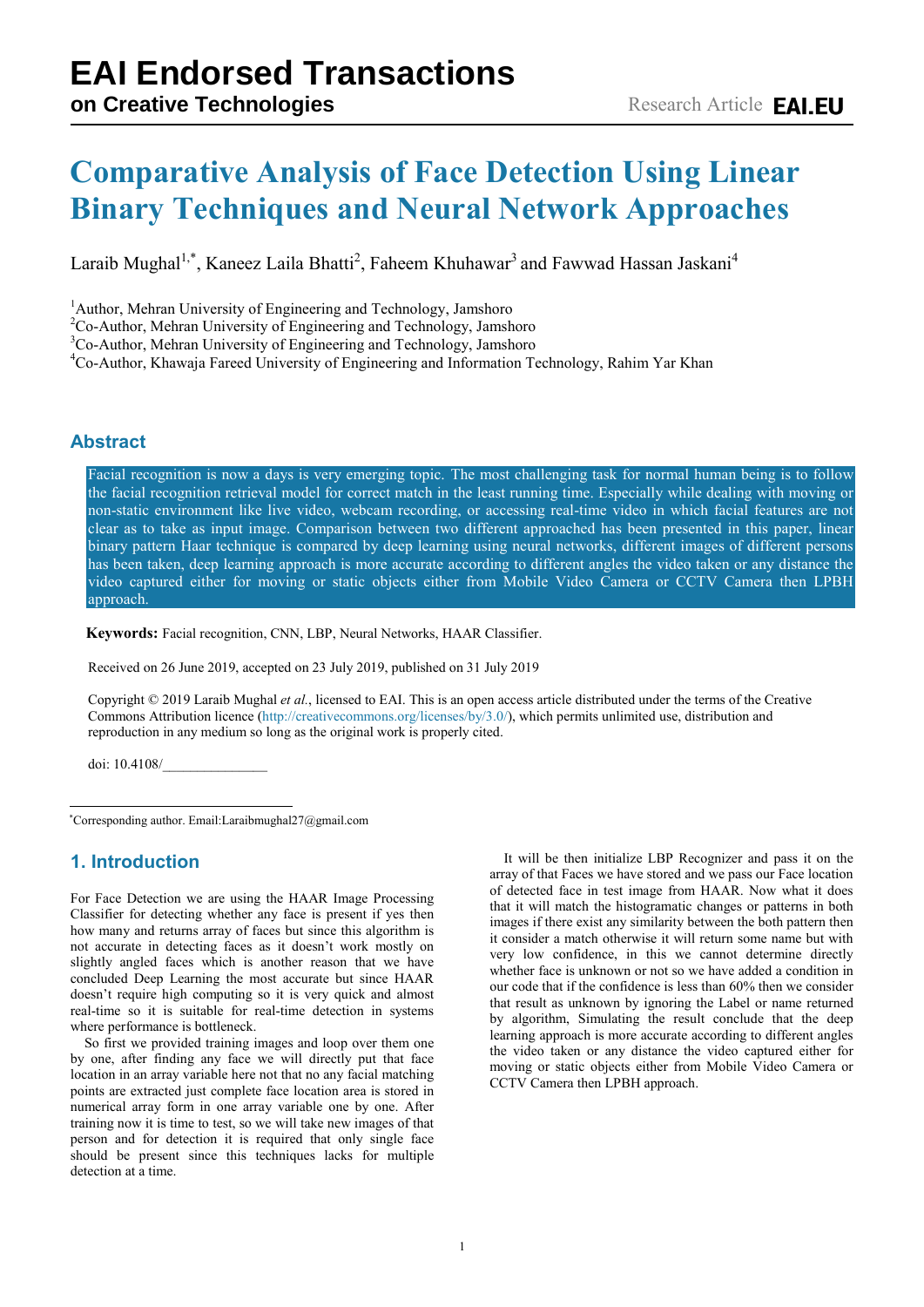

**Figure 1***.* Basic Terminology

## **2. Literature Review**

Human face detection is one of the intriguing classes with regards to biometric learning which has pulled in much consideration as of late. There are different methodologies which have been produced for this reason. Thinking about opposite sides of a coin, every strategy has its solid and frail focuses. The six principle techniques are information - based strategies, appearance-based techniques, include invariant strategies, geometry-based techniques, format based strategies, and model-based techniques [1] The reason for this short audit paper [2] is to introduce, order and assess some new face detection techniques utilizing four ordinary learning machine. The execution and the other assessment parameters of these strategies contrast with one another all together with acquaint critical techniques and furthermore with state favourable circumstances and inconveniences of related works. [2] The focal point of this paper [3] is to construct a safe confirmation framework with face, area and motion acknowledgment as segments. Client motions and area information are a succession of time arrangement; in this way, in this paper we propose to utilize unsupervised learning in the long transient memory repetitive neural system to effectively figure out how to perceive, gathering and segregate client signals and area. In addition, a bunching based strategy is additionally actualized for perceiving signals and area. [1][3]

## 2.1 Linear Binary Pattern

The LBP administrator can be viewed as a really bringing together way to deal with the customarily unique factual and

basic models of surface investigation. Surface is depicted as far as small scale natives and their measurable situation rules. Alternatively, the natives might be combined with a correlative proportion of nearby picture differentiate, which estimates the quality of the natives. [4]

 Because of the very idea of the issue, PC researchers, neuroscientists and clinicians all offer a distinct fascination for this field. In plain words, it is a PC application for consequently distinguishing an individual from a still picture or video outline. One of the approaches to achieve this is by looking at chosen highlights from the picture and a facial database. There are hundreds if not thousand components related with this. In this paper the absolute most normal techniques accessible including uses of neural system in facial acknowledgment are contemplated and contrasted with deference with their execution. [5]

 Techniques, for example, Principal Component investigation (PCA), Independent part examination (ICA), Linear Discriminant Analysis (LDA), have been the dominating ones to be utilized. In any case, with upgrades required in the past methodologies Neural Networks based acknowledgment resembled aid to the business. It improved the acknowledgment as well as the proficiency of the procedure. Picking Backpropagation as the learning strategy was unmistakably out of its productivity to perceive nonlinear faces with an acknowledgment proportion of over 90% and execution time of just couple of moments.[6] Novel methodology is introduced to face recognition which considers both shape and surface data to speak to the face. The face region is first separated into little areas from which Local Binary Pattern (LBP) histograms are extricated and linked into a solitary, spatially improved element histogram productively speaking to the face picture. Broad test look into demonstrates the predominance of the proposed strategy in regard of its straightforwardness and effectiveness in extremely quick component extraction. [7]

# 2.2 Principle Component Analysis

There has been an inclination in the PC vision network to lean toward LDA over PCA. This is essentially in light of the fact that LDA manages segregation between classes while PCA does not focus on the hidden class structure. At the point when the preparation set is little, PCA can outflank LDA. At the point when the quantity of tests is vast and delegate for each class, LDA outflanks PCA. Numerous works broke down the contrasts between these two techniques, however no work examined the likelihood of intertwining them. As we would see it, the clear solid relationship of LDA and PCA, particularly when frontal perspectives are utilized and PCA is connected before LDA, debilitated the combination of such calculations. Notwithstanding, it ought to be noticed that LDA and PCA are not as associated as one can might suspect, as the LDA change connected to the vital segments can create a component space altogether unique in relation to the PCA one. Consequently, the combination of LDA and PCA for face recognition and check is worth of hypothetical and exploratory examination. [8] An effective face recognition approach depends intensely on the specific decision of the highlights utilized by the pattern classifier Neural based Face recognition is powerful and has preferable execution of increasingly over 90% acknowledgment proportion [9]

 Nearby Binary Pattern (LBP) and its changed models Multivariate Local Binary Pattern (MLBP), Centre Symmetric Local Binary Pattern (CS-LBP) and Local Binary Pattern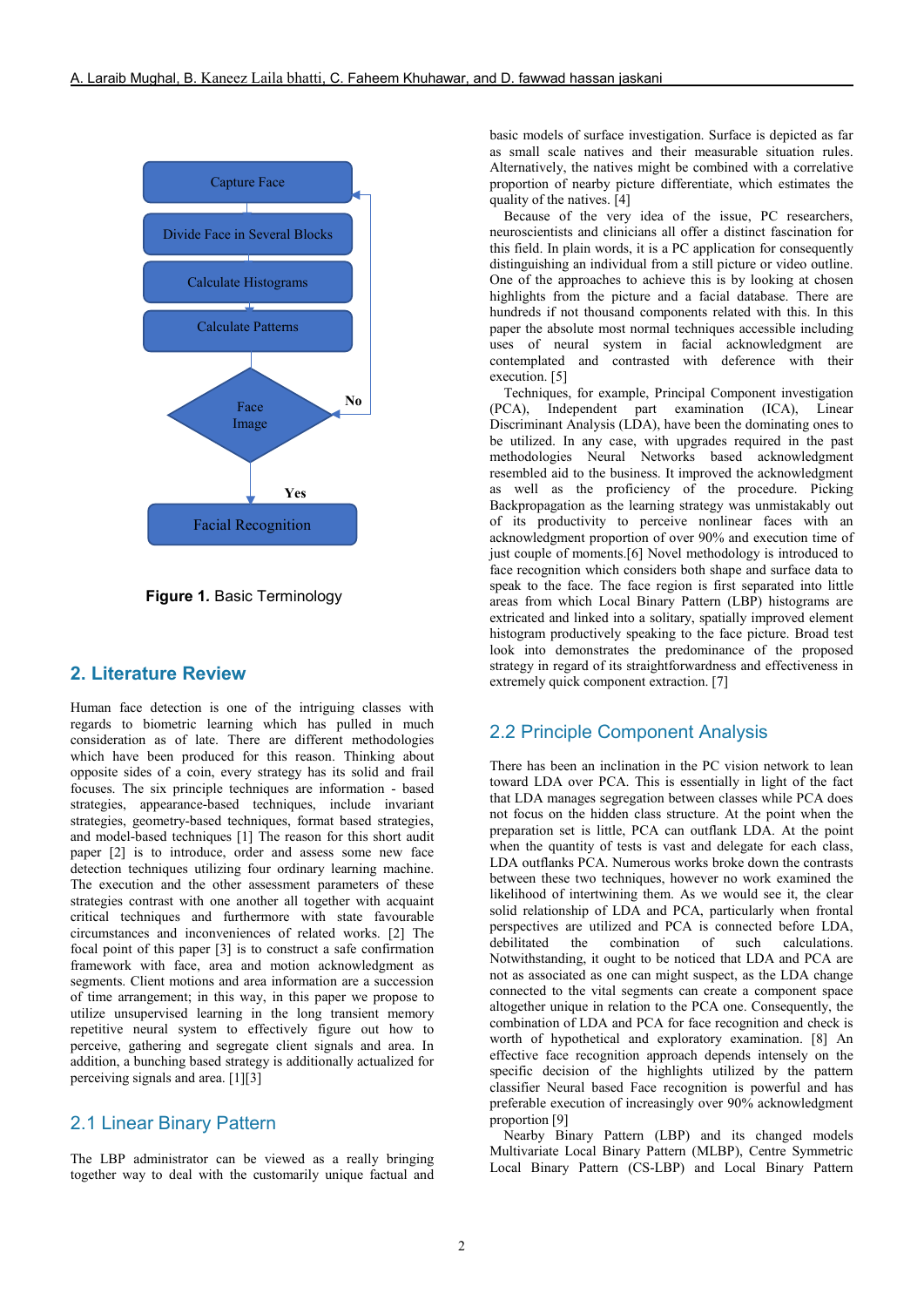Variance (LBPV) are researched. Facial highlights are removed and thought about utilizing K closest neighbour order calculation. G-insights remove measure is utilized for characterization. Examinations were directed on JAFFE female, CMU-PIE and FRGC version2 databases. The outcomes demonstrates that CS-LBP reliably [9], [10]

 In this paper, another methodology EMB-LTP for face recognition is introduced. Serious examinations are finished. Examinations are made among Basic LBP, Basic LTP, Basic MB-LBP, MB-LTP, ELBP, ELTP, and EMB-LBP as methodologies for face recognition. [10]

The trial results on the Yale face database demonstrate that the proposed administrator EMB-LTP is similar with LTP and ELTP yet is better than the other tried methodologies. Since the Yale face database is little and basic, the prevalence of the proposed EMB-LTP remain not affirmed. In this way, we intend to do more analyses on enormous and complex face databases. [11]

# 2.3 Linear Discriminant Regression **Classification**

(LDRC) is a successful technique created in the ongoing years on point of giving improvement to the exactness of Face Recognition (FR) based frameworks. [12] There are different methodologies which have been produced for this reason. Thinking about opposite sides of a coin, every strategy has its solid and frail focuses. The six principle techniques are information - based strategies, appearance-based techniques, include invariant strategies, geometry-based techniques, format based strategies, and model-based techniques [1] The reason for this short audit paper [2] is to introduce, order and assess some new face detection techniques utilizing four ordinary learning machine. The execution and the other assessment parameters of these strategies contrast with one another all together with acquaint critical techniques and furthermore with state favourable circumstances and inconveniences of related works. [2] The focal point of this paper [3] is to construct a safe confirmation framework with face, area and motion acknowledgment as segments. Client motions and area information are a succession of time arrangement; in this way, in this paper we propose to utilize unsupervised learning in the long transient memory repetitive neural system to effectively figure out how to perceive, gathering and segregate client signals and area. In addition, a bunching based strategy is additionally actualized for perceiving signals and area.[13]



## **Figure 2***.* Identification of One's Persons Face

#### **Deep learning techniques**

When contrasted with customary machine learning approaches, deep learning based techniques have demonstrated better exhibitions as far as exactness and speed of handling in picture recognition. This paper proposes an adjusted Convolutional Neural Network (CNN) design by adding two standardization tasks to two of the layers. The standardization activity which is group standardization given speeding up of the system. CNN design was utilized to separate particular face features and Softmax classifier was utilized to group faces in the completely associated layer of CNN. In the trial part, Georgia Tech Database demonstrated that the proposed methodology has improved the face recognition execution with better recognition results. [14]

 To handle with these conditions and to accomplish the motivation behind face detection or recognition, it is important to make the near investigation of different techniques. There are different techniques which have been created and utilized. Every system has its very own qualities, favourable circumstances, weaknesses, execution, delegate work and so on. In this paper, we have present the relative investigation of different techniques, for example, face recognition utilizing PCA,DCT change, LDA, neural networks ,and so forth. Different parameters, including benefits and faults of the considerable number of techniques are considered to choose which system is increasingly valuable in future. [15]



**Figure 3***.* Face Recognition Techniques [3]

 With the deep learning in various territories of accomplishment, past different strategies, set off another influx of neural system improvement. The idea of deep learning began from the counterfeit neural system, generally, alludes to a class of neural networks with deep structure of the compelling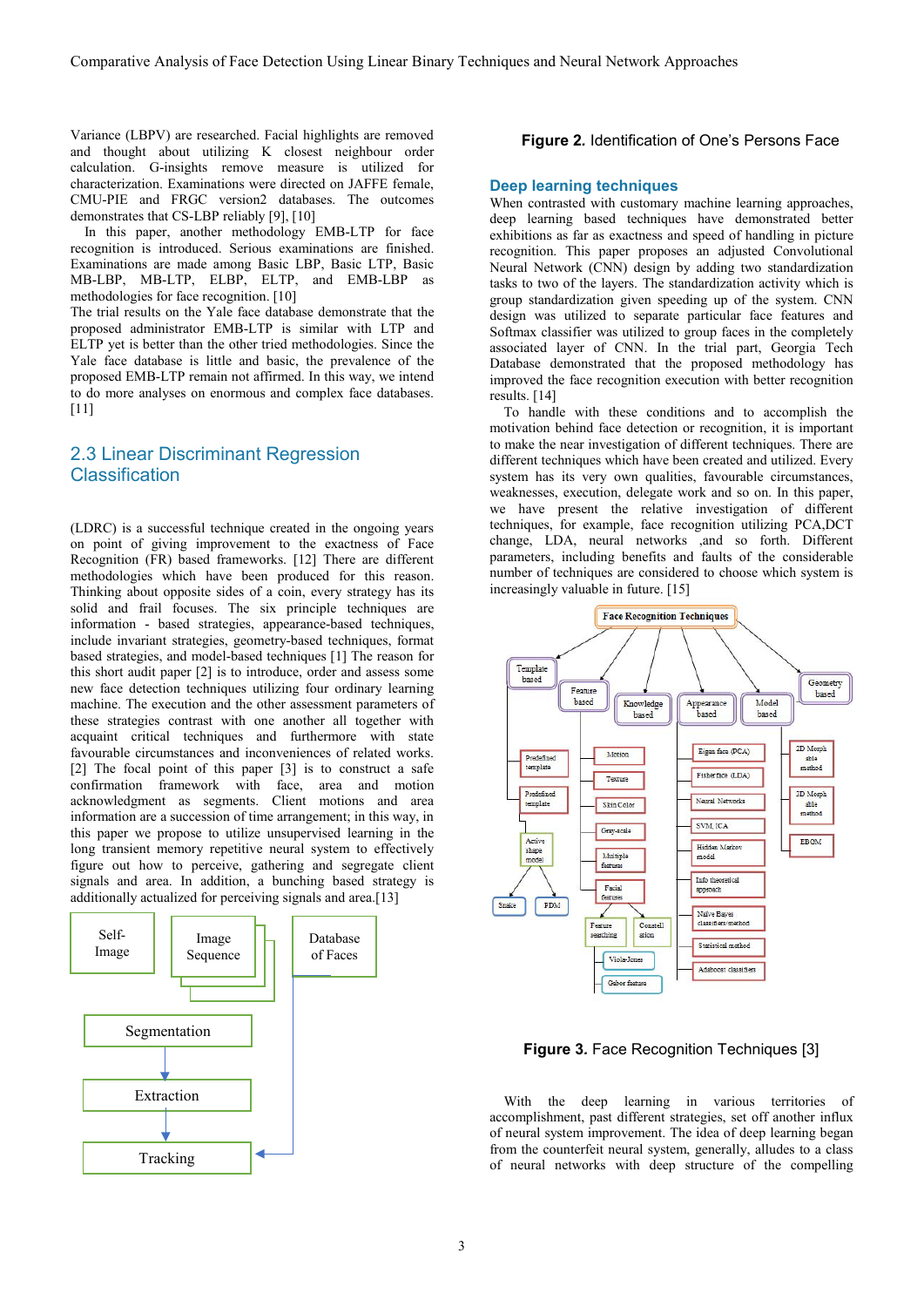preparing strategies. As an incredible innovation to acknowledge man-made brainpower, deep learning has been generally utilized in penmanship computerized recognition, measurement rearrangements, discourse recognition, picture appreciation, machine interpretation, protein structure expectation and feeling recognition. In this paper, we centre around the examination hotspots of face recognition dependent on profundity learning in the field of biometrics, Combined with the pertinent hypothesis and techniques for profundity learning, face recognition innovation, along the Order of profundity learning, in view of the profundity of learning face recognition, face recognition application to begin look into [16][17]

 This undertaking presents face recognition dependent on Difference of Gaussian and highlight extraction utilizing Discriminative Robust Local Binary pattern (DRLBP) approach. The Median channel is utilized to extricate the half and half features and the pyramids are created after the face granulation. At that point, DoG pyramid will be shaped from progressive emphases of Gaussian pictures. By this granulation, facial features are isolated at various goals to give edge data, commotion, smoothness and haziness present in a face picture. In highlight extraction arrange, this binary face format act like a veil to extricate nearby surface data utilizing Discriminative Robust Local binary pattern. This strategy is effective to face recognition since it is less delicate to light and scaling. . It diminishes the computational time multifaceted nature and space unpredictability. This proposed methodology lessens the calculation time and furthermore builds the productivity [18]

The proposed strategy takes a shot at 3D polygonal lattices we right off the bat need to get genuine faces and to speak to them as polygonal surfaces. The Ambient Intelligence setting, in which we are executing face recognition, requires quick client enlistment to abstain from irritating holding up time. Generally, most 3D face recognition strategies take a shot at a range picture of the face, caught with laser or organized light scanner. This sort of gadgets offer high goals in the caught information, however they are unreasonably moderate for a continuous face securing. Face undesirable movement amid catching could be another issue, while laser checking couldn't be innocuous to the eyes. [19], [20]

 Identified faces are passed to a socioeconomics classifier which utilizes a similar engineering as the face locator. This statistic classifier is incredibly quick, and conveys blunder rates somewhat superior to the best known classifiers. To counter the unconstrained and loud detecting condition, statistic data is coordinated crosswise over time for every person. In this way, the last statistic grouping joins gauges from numerous facial detections so as to decrease blunder rate. The whole framework forms 10 outlines for each second on an 800 MHz Intel PIII. [21], [22]

 The vast majority of existing face detection calculations consider a face detection as binary (two-class) grouping issue. Despite the fact that it looks a straightforward arrangement issue, it is perplexing to assemble a decent face classifier. In this manner, learning-based methodologies, for example, neural system based strategies or supports vector machine (SVM) techniques, have been proposed to locate a decent classifiers [2][3][4][5]. The greater part of proposed calculations use pixel esteems as features. Nonetheless, they are delicate to light conditions and clamors [6]. Papageorgiou et al. [7] utilized new component, it is called Haar-like features. These features encode contrasts in normal powers between two rectangular districts, and they can extricate surface without relying upon outright forces Local Binary Pattern (LBP) features have performed great in different applications, including surface characterization and division, picture recovery and surface examination. The first LBP administrator marks the pixels of a picture by thresholding the 3-by-3 neighborhood of every pixel with the inside pixel esteem and thinking about the outcome as a binary number. Figure 3 demonstrates a case of LBP computation.[23]–[25]



 In this paper some of the most common techniques available including applications of neural network in facial recognition are studied and compared with respect to their performance with LBP

 Face image is isolated into a few districts and LBP is connected and features are extricated over the area. These features are concatenated to form face descriptor. Although face recognition with local binary pattern has been demonstrated to be a vigorous calculation, it experiences overwhelming computational burden because of the high dimensional element vectors that are extricated by linking the LBP histograms from every local area. Another multichannel filter based Gabor wavelet is planned dependent on hypothesis and common sense. Its middle recurrence is the range from low recurrence to high recurrence, its direction is 6 and scale is 6.

 It can remove the element of low quality outward appearance picture target, and have well powerful for automatic outward appearance recognition

 The deep learning calculation is utilized in this framework to dispense with the mistakes caused in this framework and furthermore to further advance the exhibition of the framework. Deep Learning is tied in with learning various dimensions of portrayal and deliberation that help to bode well or data of data, for example, pictures, sound, and content and so on. The info picture or data is found out and the data is dissected to deliver the scholarly yield data.

# **3. Methodology**

Pictures of different persons has been captured by hyperspectral cameras using CCTV and Mobile phones, we have compared these images by implementing Deep learning approach and LBPH on them separately. Created the images dataset. And detect faces by histograms and after detecting we extract the location of face on images. After that we have applied two algorithms on these datasets separately. Compare these results and concluded this. As shown in figure below.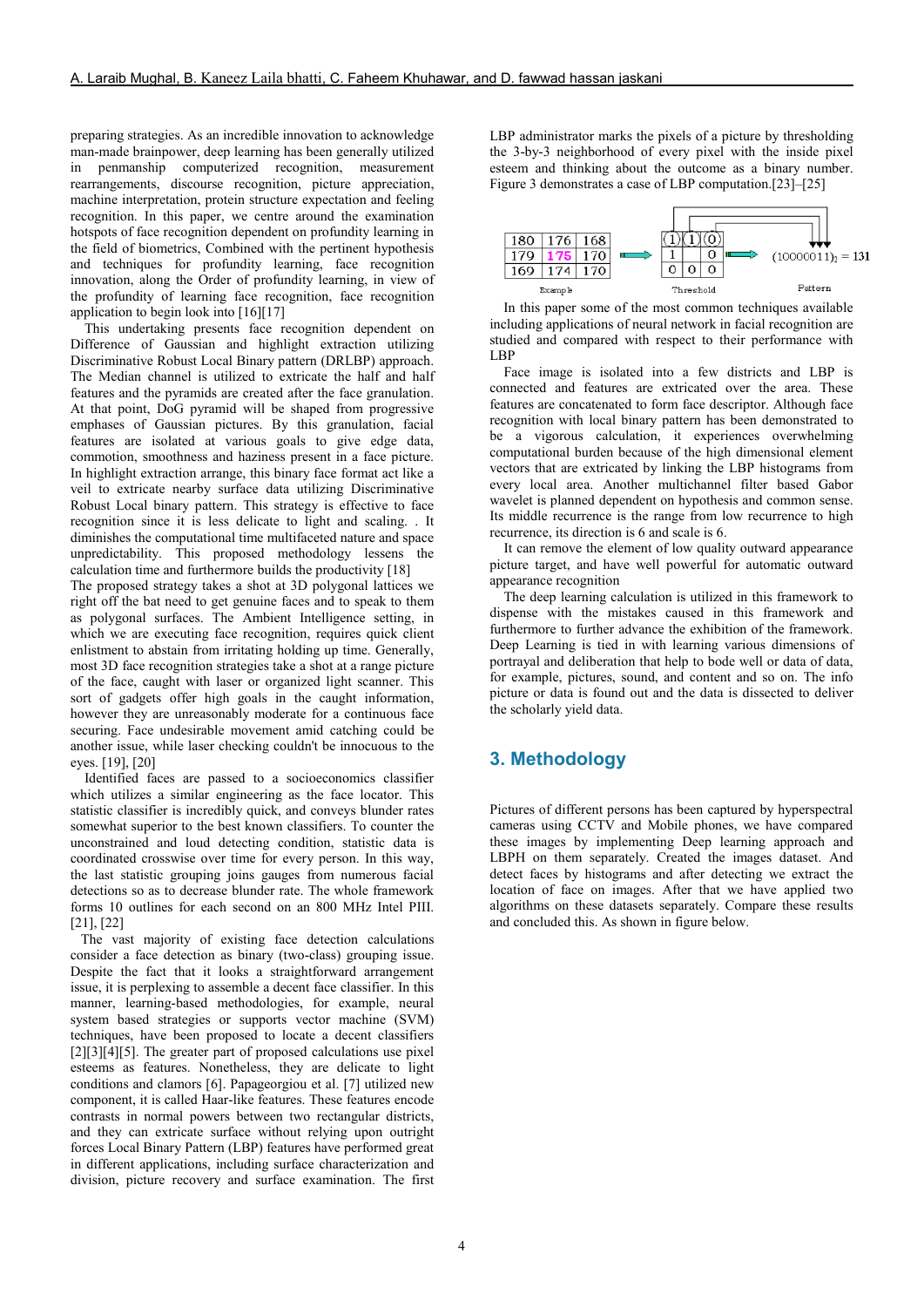

**Figure 4***.* Proposed Methodology

 So first we provided training images and loop over them one by one, after finding any face we will directly put that face location in an array variable here not that no any facial matching points are extracted just complete face location area is stored in numerical array form in one array variable one by one. After training now it is time to test, so we will take new images of that person and for detection it is required that only single face should be present since this techniques lacks for multiple detection at a time.

 It will be then initialize LBP Recognizer and pass it on the array of that Faces we have stored and we pass our Face location of detected face in test image from HAAR. Now what it does that it will match the histogramatic changes or patterns in both images if there exist any similarity between the both pattern then it consider a match otherwise it will return some name but with very low confidence, in this we cannot determine directly whether face is unknown or not so we have added a condition in our code that if the confidence is less than 60% then we consider that result as unknown by ignoring the Label or name returned by algorithm

## **4. Results**

Mobile video and CCTV video has been captured on the same time and we have applied LBPH and Deep learning approaches in such a way to compare the accuracy. Video has been captured by different angles.



**Figure 5.** Comparison of LBPH and Deep Learning approach for Mobile Video at different angles

 Deep learning has been shown a better approach then haar classifier by comparing different angles of video, at angle zero the accuracy of haar classifier is 75% while deep learning approach has 95% accuracy as shown in figure 4.



**Figure 6***.* Comparison of Mobile Video Distance with Accuracy Graphs

 At different distance video has been taken and from very far distance i.e. 10 km the accuracy of deep learning approach is 82% greater than LPBH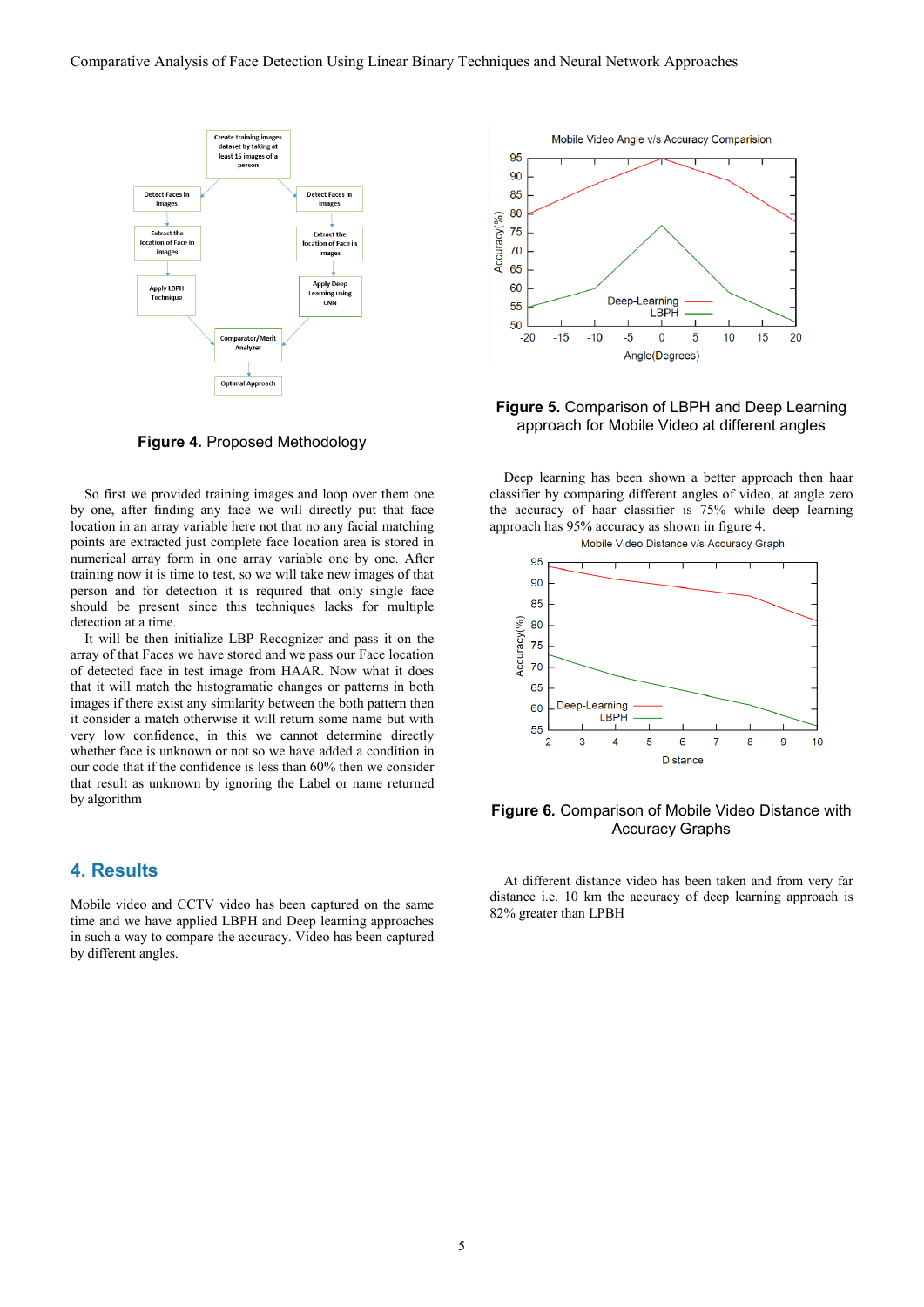

## **Figure 7***.* Histogram shows the CCTV video Motion comparison of both algorithms i.e. LPBH and Deep Learning



**Figure 8***.* CCTV video Distance Comparison

 At different distance CCTV video has been taken and from very far distance i.e. 10 km the accuracy of deep learning approach is 22% greater than LPBH



**Figure 9***.* Accuracy according to Different angles captured by CCTV



## **Figure 10***.* Static and Moving Objects accuracy in Mobile Video Camera

## **5. Conclusion**

Simulating the result conclude that the deep learning approach is more accurate according to different angles the video taken or any distance the video captured either for moving or static objects either from Mobile Video Camera or CCTV Camera then LPBH approach.

## **References**

- [1] F. Navabifar, M. Emadi, R. Yusof, and M. Khalid, "A short review paper on Face detection using Machine learning," *Proc. Int. Conf. Image Process. Comput. Vision, Pattern Recognit.*, no. 1, p. 1, 2011.
- [2] B. Rexha, G. Shala, and V. Xhafa, "Increasing trust worthiness of face authentication in mobile devices by modeling gesture behavior and location using neural networks," *Futur. Internet*, vol. 10, no. 2, pp. 1–17, 2018.
- [3] Gupta, "Face Detection and Recognition using Local," no. December, pp. 7923–7929, 2016.
- [4] M. U. Rahman, "A comparative study on face recognition techniques and neural network," 2012.
- [5] S. Tikoo and N. Malik, "Detection, Segmentation and Recognition of Face and its Features Using Neural Network," 2017.
- [6] Z. Wen and W. Wenwei, "Face recognition based on local binary pattern and deep learning," vol. 35, no. 1, pp. 989–994, 2015.
- [7] S. Kumar and H. Kaur, "Face RecognitionTechniques: Classification And Comparisons," *Int. J. Inf. Technol. Knowl. Manag.*, vol. 5, no. 2, pp. 361–363, 2012.
- [8] K. Meena and A. Suruliandi, "Local binary patterns and its variants for face recognition," *Int. Conf. Recent Trends Inf. Technol. ICRTIT 2011*, pp. 782–786, 2011.
- [9] C. Taouche, M. C. Batouche, M. Chemachema, A. Taleb-Ahmed, and M. Berkane, "New face recognition method based on local binary pattern histogram," *STA 2014 - 15th Int. Conf. Sci. Tech. Autom. Control Comput. Eng.*, pp. 508–513, 2014.